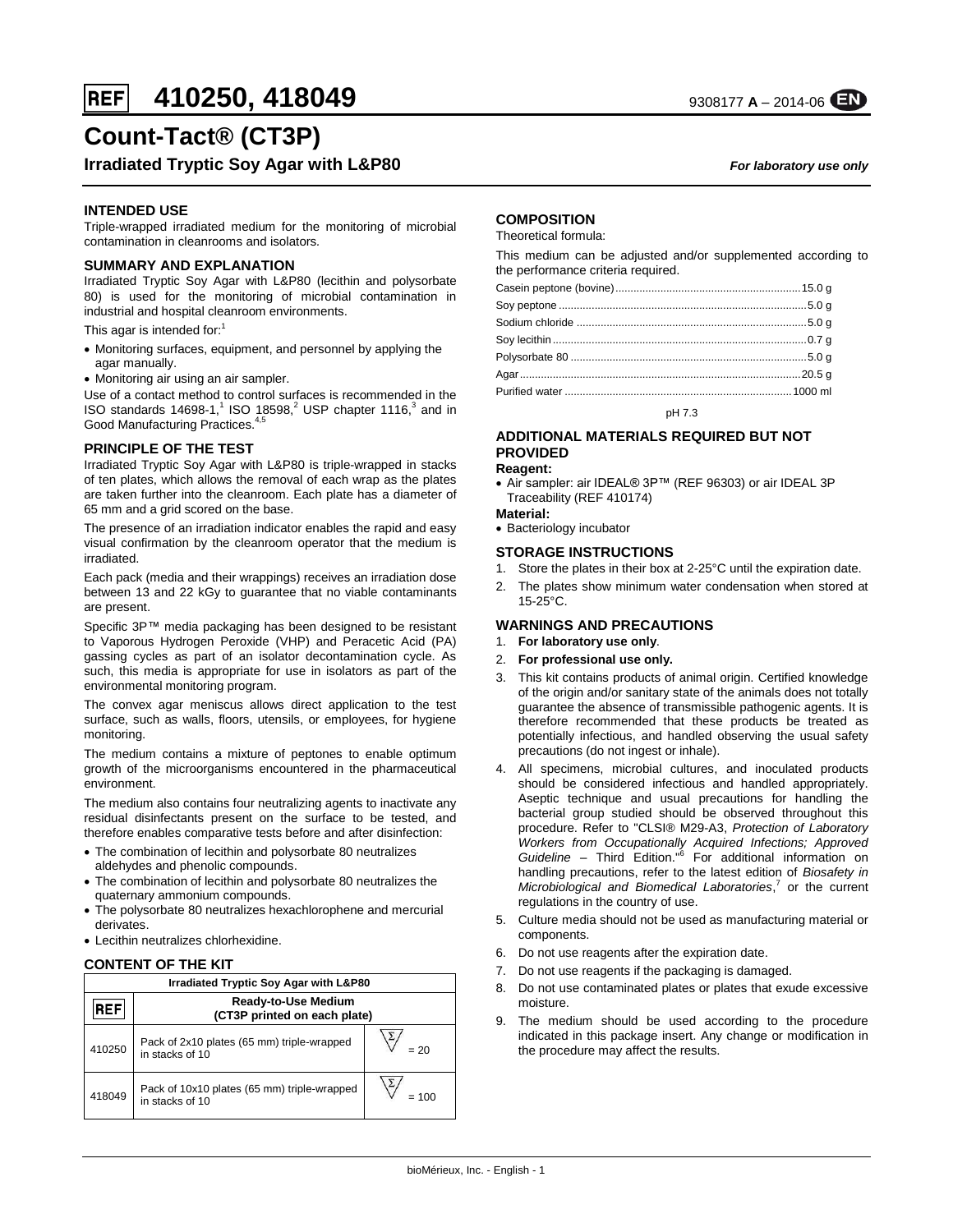#### **SPECIMENS**

Sample collection frequency and the number of measurement points can be defined according to a microbiological environmental monitoring program or the Quality Assurance procedures in operation in the company or health establishment.

Samples must be collected on dry surfaces.

#### **INSTRUCTIONS FOR USE**

#### 1. **Allow the plates to come to room temperature.**

2. Open the pack and remove the first layer of wrapping in the cleanroom airlock.

If the media is to be used in a gassing isolator, the external wrap should be removed prior to transfer of the plates into the gassing chamber to minimize the risk of introducing contaminants and particulate matter. The media with two remaining wraps has been validated for exposure to VHP, or PA decontamination cycles in isolators, without altering the culture media performance.

- 3. Remove the second and third layers of wrapping once inside the cleanroom. The plates are treated by irradiation. Consequently, there is no need to sterilize or incubate them prior to entry into the cleanroom.
- 4. Inoculating the plate:
	- For sampling of surfaces, equipment or personnel, apply the agar directly onto the surface to be tested, ensuring that an even pressure is distributed over the whole plate for 10 seconds.
	- For dynamic air sampling, collect using an air sampler. Refer to the package insert for the device used.
- 5. Clean the surface where the sample was taken in order to remove any possible traces of agar.
- 6. Incubate the plate.

The user is responsible for choosing the appropriate incubation time and temperature for the intended use, in accordance with current standards.

#### **NB: The plates must be incubated with the lid uppermost.**

#### **READING AND INTERPRETATION**

- 1. After incubation, observe the microbial growth and count the colonies.
- 2. The mean surface area of the plate is 25  $\text{cm}^2$ .
- 3. The user is responsible for interpretation. It is recommended to establish alarm levels and levels that require user intervention, in order to take the most appropriate corrective action. $<sup>2</sup>$ </sup>

#### **QUALITY CONTROL**

Irradiated Tryptic Soy Agar with L&P80 is designed and developed to meet the strictest quality requirements.

The results of the strains tested in the batch by batch quality control are given on the quality control certificate. This is available on the technical library that can be accessed via our corporate website [\(www.biomerieux.com/techlib\)](http://www.biomerieux.com/techlib).

#### **LIMITATIONS OF THE METHOD**

- 1. Growth depends on the requirements of each individual microorganism. It is therefore possible that certain strains with specific requirements (growth factors, temperature, incubation conditions, etc.) may not develop.
- 2. The level of microorganism recovery varies according to the characteristics of the surface and its adhesive properties. Taking into account the inherent inaccuracy of biological samples, it is important to use the same method of collection from one sample to another.
- 3. The agents in the medium that neutralize anti-bacterial activity have been selected to enable the detection of organisms in specimens containing antiseptics and/or usual preservatives. Given the large variety of antiseptics and preservatives available on the market, it is recommended to check that the culture medium effectively neutralizes the ones you use.
- 4. Given the wide variety of specimens tested, it is the responsibility of the user to validate this medium for its specific intended use.
- 5. A slight change in the pH of the agar may be observed with time, but does not affect performance.

#### **WASTE DISPOSAL**

Unused reagents may be considered as non-hazardous waste and disposed of accordingly. Dispose of all used reagents and any other contaminated disposable materials following procedures for infectious or potentially infectious products.

It is the responsibility of each laboratory to handle waste and effluents produced according to their nature and degree of hazardousness, and to treat and dispose of them (or have them treated and disposed of) in accordance with any applicable regulations.

#### **REFERENCES**

- 1. ISO 14698-1 (2003). Cleanrooms and associated controlled environments. Biocontamination control. Part 1: General principles and methods.
- 2. ISO 18593 (2004). Microbiology of food and animal feeding stuffs Horizontal methods for sampling techniques from surfaces using contact plates and swabs.
- USP chapter 1116: microbiological evaluation of cleanrooms and other controlled environments.
- 4. EC Guide to Good Manufacturing Practices (2003) Annex I: Manufacture of Sterile Medicinal Products.
- 5. Guidance for Industry Sterile Drug Products Produced by Aseptic Processing (2004) – Current Good Manufacturing Practice.
- 6. Clinical and Laboratory Standards Institute. 2005. *Protection of Laboratory Workers from Occupationally Acquired Infections*; Approved Guideline – M29-A3. CLSI, Wayne, PA.
- **7. U.S. Department of Health and Human Services, Centers for Disease** Control and Prevention and National Institutes of Health. 2007. *Biosafety in Microbiological and Biomedical Laboratories (BMBL)*, 5th Edition. US Government Printing Office, Washington, D.C.